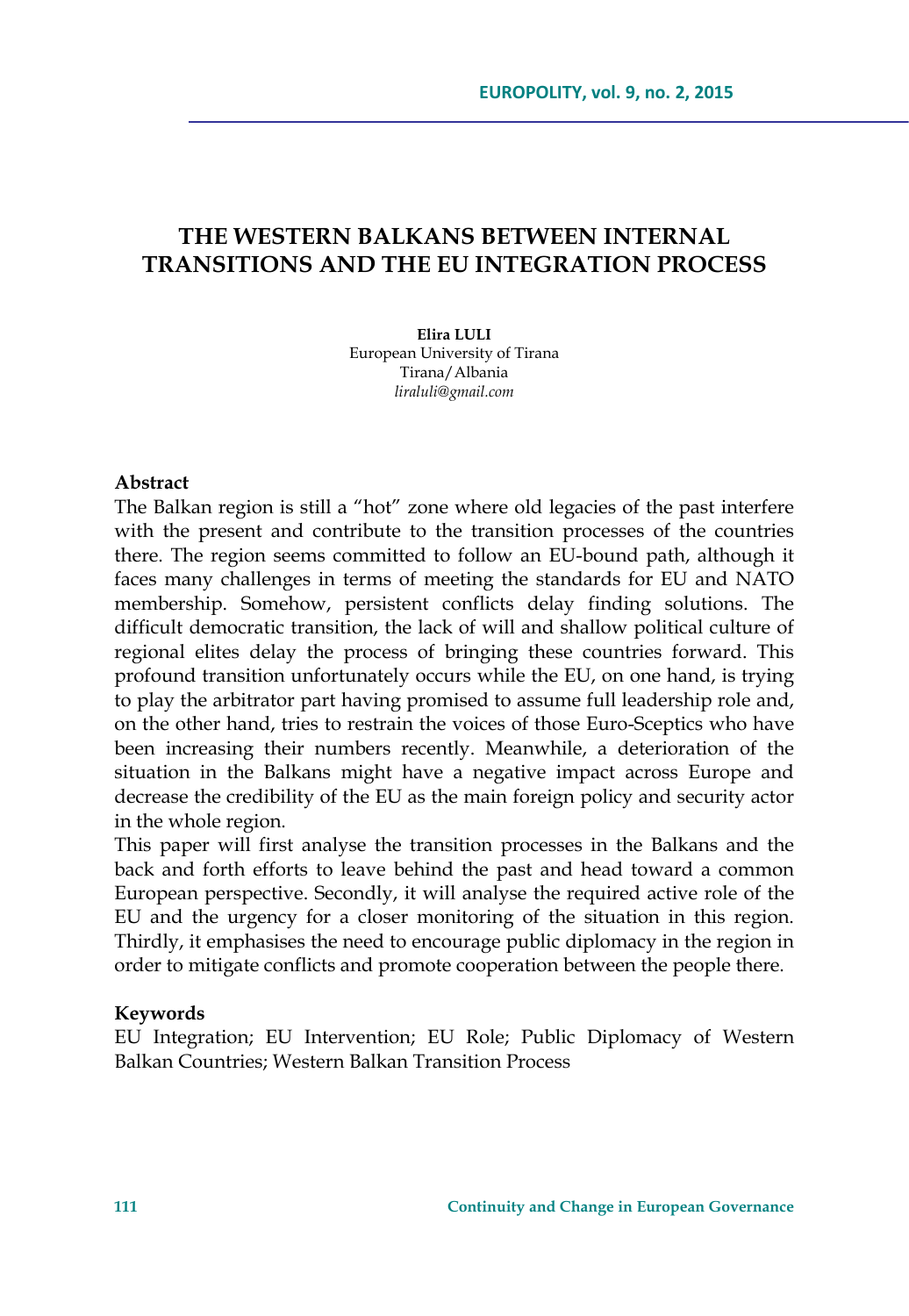## **1. INTRODUCTION**

The latest developments in the international arena have had their impact also in the Balkan region. Since the break-up of Yugoslavia in the 90s, there have been many changes in regards to the international actors' presence, their engagement in crisis management and integration of the region. Presently, the region appears to be completely under the competence of the EU, as an indispensable actor able to draw these countries towards integration.

In a general overview, apparently the old-style political elites, inherited from the past are not helping enough to overcome the present challenges and domestic troubles that these countries are facing. Moreover, major institutional change, the transformation of the centrally planned economy into a market oriented system, the modernization of civil society and social life (Irrera 2011), the slow institutional bureaucracies and corruption, all contribute to the endless transition process of the Western Balkan (WB) countries. The issues of state-building capacity, implementing EU standards and the rule of law, remain crucial for these countries as they are the cause for the major differences with states that are already EU members. Balkan leaders have never shown unwillingness to participate in conferences, summits or other meetings in the name of the region's integration in the EU, and they have always expressed enthusiasm and commitment to turn the country's integration project into a priority of their political agenda. In practice however, contrary to their statements, "these leaders deftly play on the European constituency in their countries and pass measures that please it. But they do so in ways that are reminiscent of the old ways (even if wrapped up in new ones), and at the same time, they slowly cement their grip on power and limit the scope for a plural space" (Lasheras 2014). This kind of predominant behaviour is causing an endless transition at a slow pace. The expectations for the consolidation of democracy in these countries are fading away and ongoing efforts to meet the EU criteria are turning into constant fatigue. The critical situation in the Balkans coincides with the increased euro-scepticism within the EU. "Euro-scepticism is widespread, fanned by politicians' association of Europe with unpopular reforms, unwelcoming statements by EU politicians, and the reputational loss suffered by the EU in recent years" (Lasheras 2014).

Despite these two unfavourable trends, on the one hand, the EU is dealing with enlargement fatigue and, on the other hand, the Balkan region being wrapped up in a stagnation process, events in the international arena are rapidly moving forward and changing. The engagement of the international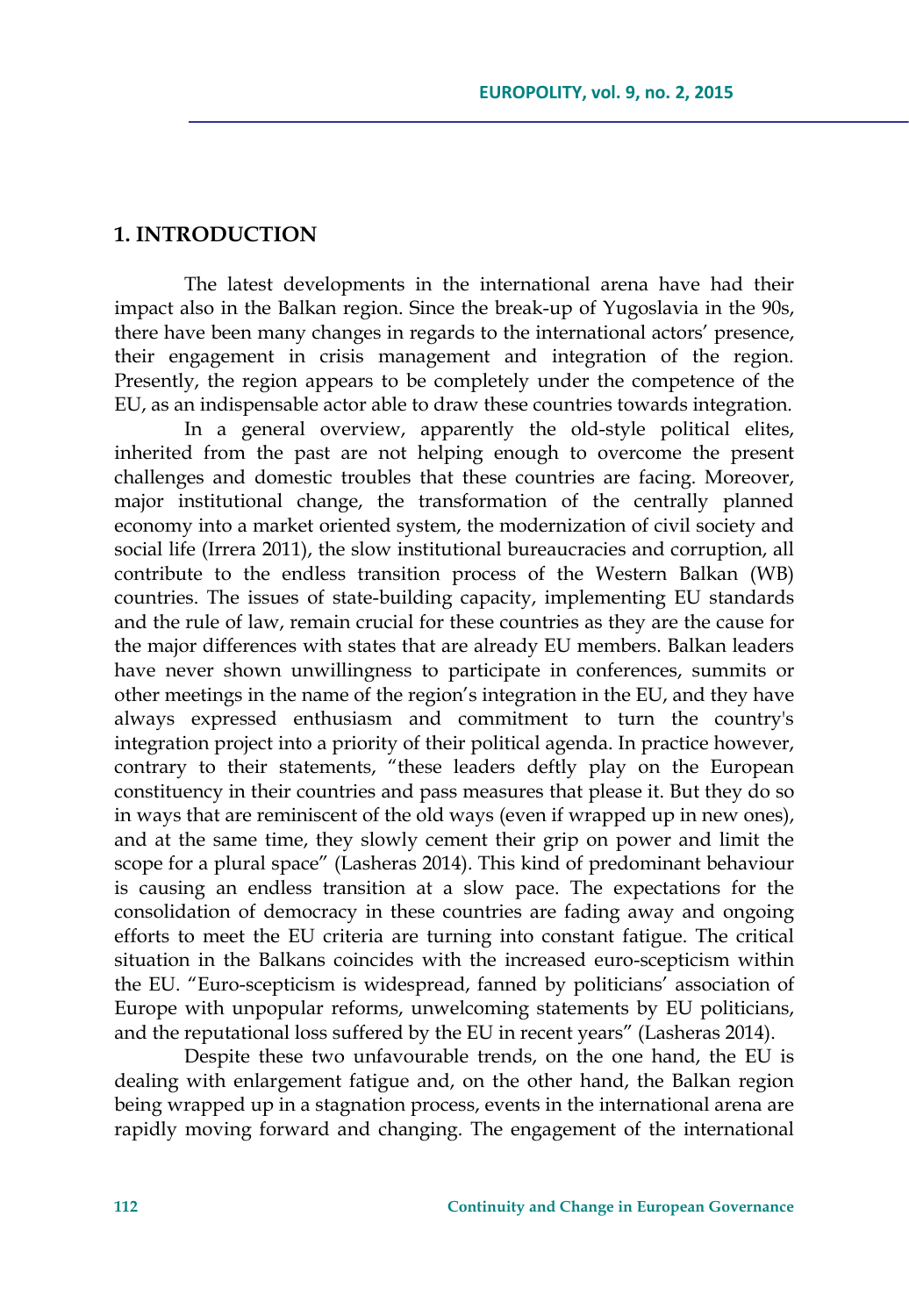actors is no longer similar to that of few years ago in the WB. For instance, the role of the United States (US) has already shifted to other international developments since the 90s with the intervention in Kosovo. Other issues are now at the core of US foreign policy, such as the fractious policies that Russia is pursuing in Eastern Europe, and moreover the emergence of Russia as a very dominant global player, as once in the Cold War period, as well as China`s global role, establishing the cooperation relation with post-US withdrawal from Afghanistan, the Israel–Palestine conflict, the deteriorating situation in Iraq and, recently, the emergence of ISIS, as a terrorist and fundamentalist factor spreading rapidly its influence in the Middle East. These events have increasingly reduced the role of the US in the region (albeit not its attention), giving the EU priority and full patronage over the latter.

Russia, another emerging global power, with strong geopolitical ambitions, has always kept an eye on the region, as shown and confirmed in the case of Ukraine. However, whatever shifts or changes the global international relations undergo, the Western Balkan region is an integral part of the open European project, whose integration process is of imperative importance for the region. Therefore, whether global changes or internal EU issues make the EU regional approach to the Balkans easier or not, the WB region cannot be neglected by the EU under any circumstances.

This paper aims to present a general overview of the current situation in the Balkans, by analysing the EU's role and pressure exerted on the WB countries in order to meet the accession criteria, as well the internal issues caused by the ongoing transitions in the WB region and the challenges that the region faces in the reconciliation process. The analyse will assess, through exclusively qualitative research methods, what has been done by the EU in the WB in terms of soft power, and especially normative power. The paper emphasises the role of public diplomacy in mitigating conflict among the Balkan countries, but also in enhancing cooperation, mobility and exchange among their people, especially from the young generation. The launching of public diplomacy programmes and initiatives in the WB region would help promoting the common values of the WB, enhance cooperation and tackle situations of turmoil, for a stable region in the future.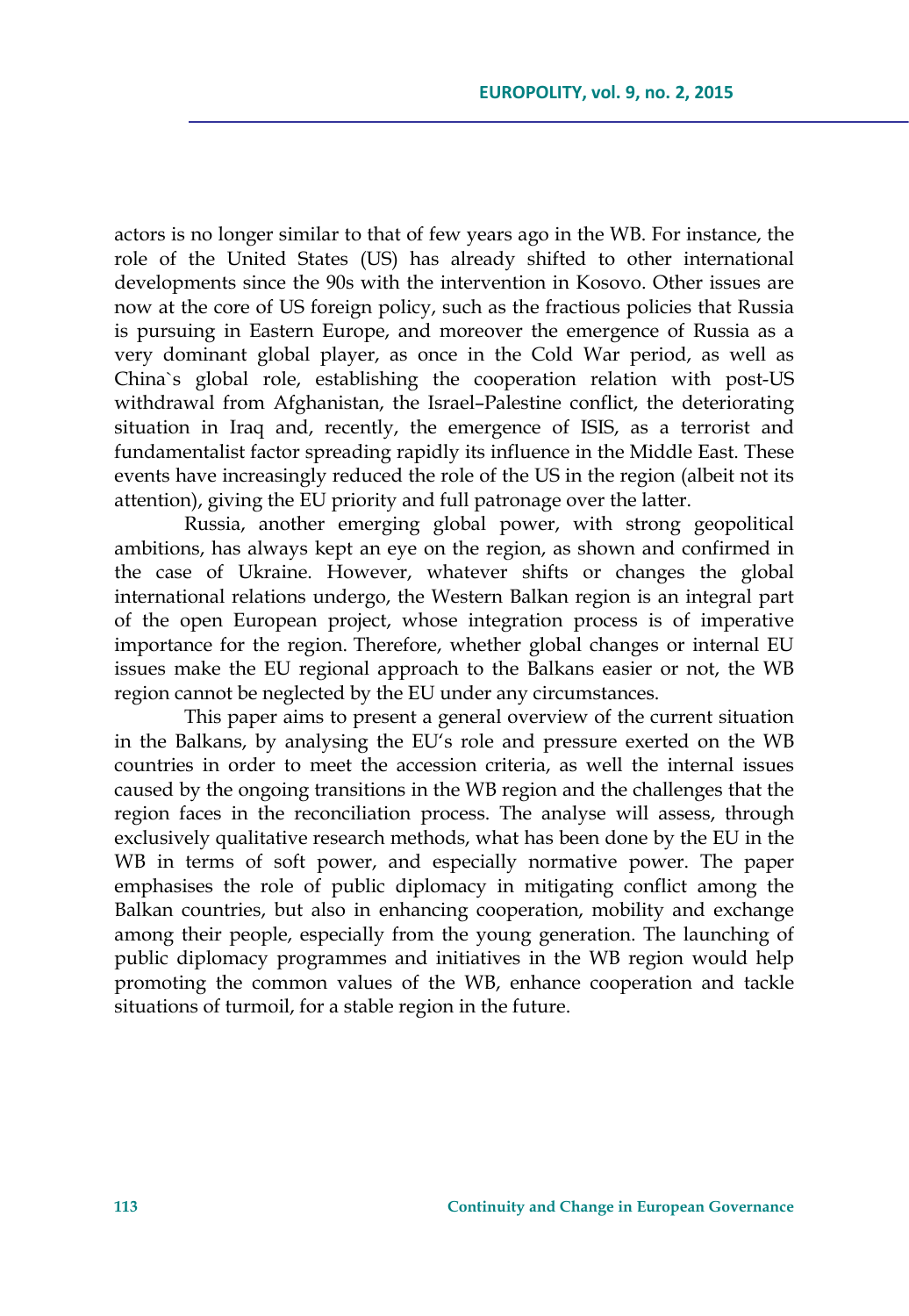## **2. THE WESTERN BALKAN COUNTRIES AND THEIR TIMELESS TRANSITION PROCESSES**

After the accession of Croatia in 2013 it seemed like a new perspective appeared in the horizon for the Western Balkan countries aspiring to join the EU, but beyond hope the steps forward seem to be taken in slow motion by both the EU and the Western Balkan hopefuls. The transition processes of these countries are stagnating and have unfortunately been recently associated with unrest (the Kumanovo case) and immigration flows, which led them to take more steps backwards. Whilst the Balkan countries are dealing with their transition processes, the EU, preoccupied with its own issues, has intentionally or unintentionally set these countries at the periphery of its attention. This probably happens because the top-tier challenges are situated on the Balkan side, and the role of mediator or supervisor through normative power is not sufficient anymore in helping these countries overcome the challenges, despite the region's numerous achievements. The latest negative developments, more related to troubled economies and poverty in these countries, have led to immigration flows. Although the WB faced some immigration flows also in the past, the ongoing transition processes contributed to the emergence of this phenomenon once again. Groups of people have been recently leaving their homeland, seeking a job and a better future in the Western developed countries.

And last, but very important, the situation in Kumanovo, Macedonia is another major challenge to overcome. It seems like in the Balkans conflicts never cease, or if one might cease, another rises up or is likely to be repeated in another moment. The latest events in Kumanovo, despite the missing evidence about the target and nature of the attack, created instability and uncertainty about the future of the country and the neighbouring ones. This attack not brought a negative impact on the entire Balkan region, at the expenses of the lost lives, integration, reputation, security and democracy.

The violent episodes in the WB show that not only have the countries there not learned any lesson yet, but neither did the international community. The Balkan countries are still incapable or not enough consolidated to prevent on time or to manage such cases, mostly because of the lack of governing skills. Traditional state instruments have lost their ability to prevent conflict, if there is no multilateral involvement or approach to prevent future conflicts and overcome transition processes. Hence, the Balkan region as a whole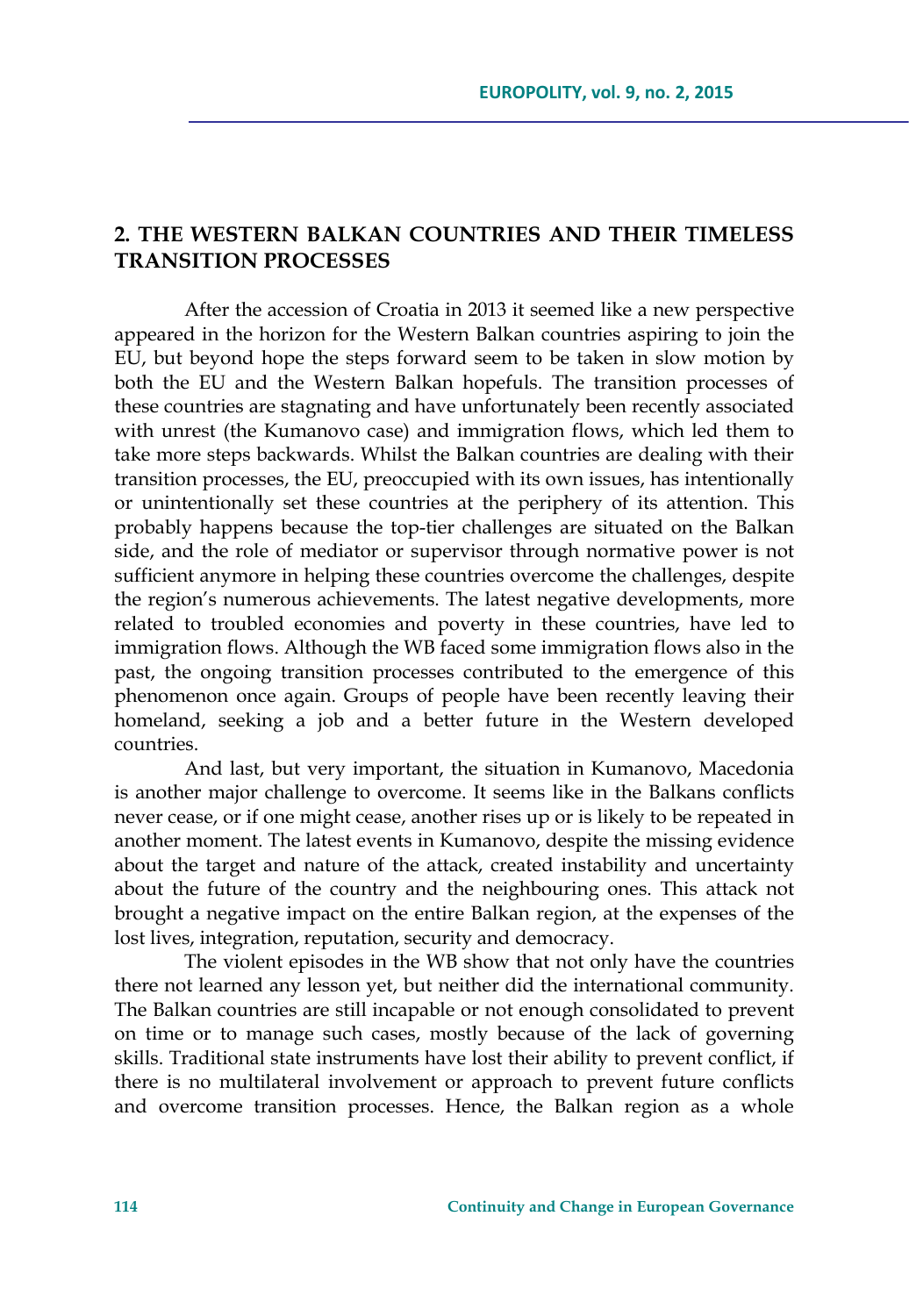requires a comprehensive multidimensional strategy in the long run. "In this regard these countries must be considered a part of Europe; not a peculiar part of it, but a specific part of it, according to the simple idea that has always characterized the "soft power" European Union "every European member state, with its specific way of living, in a common way of being" (Beshku 2013, 57).

# **3. THE EU`S ROLE IN THE BALKAN REGION: IT IS TIME FOR SOME REASSESSMENTS**

One of the main causes for the delays in the accession process of the Balkan countries to the EU is the lack of internal political stability or political consensus. This deficiency manifests itself in different ways and dynamics in each Balkan state. Domestic stagnation and economic crises in these countries unfold alongside the financial crisis in Europe and therefore the "enlargement fatigue" of the Union is also associated with the "membership/accession fatigue" of WB countries. The role of the EU as a transformative power is important in the Balkan region and beyond for its own reputation and position as a key player in the international arena, but the EU enlargement process has tightened the criteria for WB accession if we take in consideration the previous waves of enlargement. "First, the general trend towards these countries is the extension of terms, one can observe in the augmentation of new criteria for accession and the reinterpretation in an expanded manner of the earlier criteria. Second, the conditioning process of the WB aims to address and resolve sensitive political and regional issues of the past", even if the EU by "not giving a precise date for the membership of these countries reduces the credibility of conditionality"; apparently the EU will also continue to focus "more on conditions and monitoring process of these countries than in its absorptive capability" (Caka, Zajmi and Bishaj 2012, 58-59), given the Juncker Commission's current perspective and stance on the enlargement agenda.

Strong emphasis falls precisely on the challenges that the Balkan countries are not able to fight alone, as separate countries. Although the WB countries seem to show a cooperative spirit to co-ordinate actions and move at the same pace, in particular regarding Chapter 23 and 24 of the EU *acquis* dealing mostly with the political criteria, they are still lagging behind, namely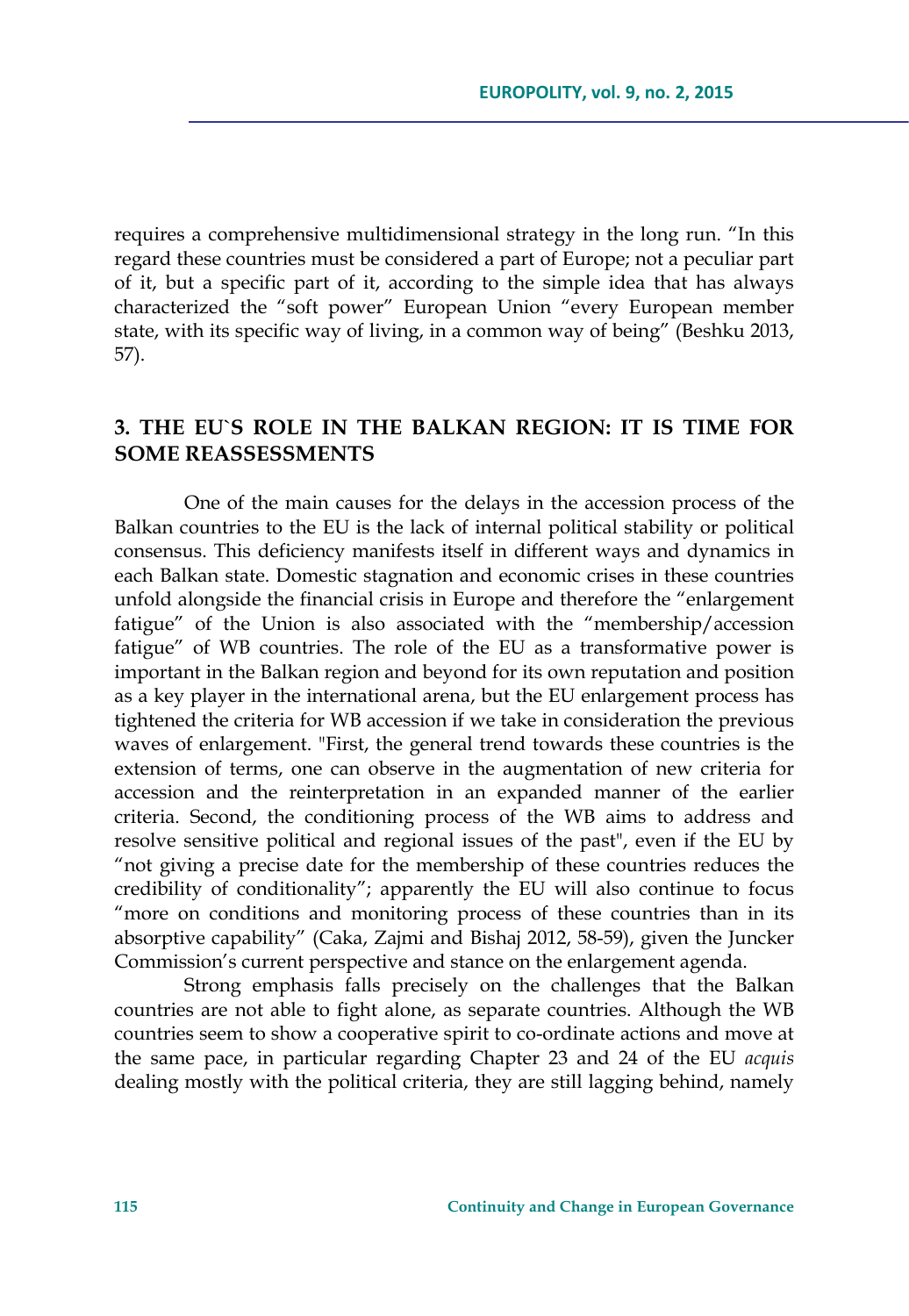with issues regarding the rule of law, judiciary system, fight against corruption, fight against organised crime, etc.

The political culture inherited from the past years made these countries somehow immune to the ongoing crisis. The recent years noted a weakening in the EU`s ability to forecast events and their impact in the Balkan region. So maybe it is time for the EU to innovate its economic and financial initiatives, diplomatic projects and security tools. Nowadays, the events are unfolding with great velocity. From this perspective, the intensity of interactions (what is referred to as the 'thickness' of globalisation) and the actors' responses to this mark the present era. Consequently, the ability to respond speedily to the ever-quickening flow of events is deemed to be a key measure of actor capacity, and this is reflected in the organisation and operation of diplomacy (Casrlsnaes, Sjursen and White 2004, 97). The EU and the national governments in the WB region are aware of the issues which hold the region endlessly in standby, such as the unresolved bilateral disputes and the issues related to the Copenhagen criteria (as mentioned above). Precisely these issues will continue to keep the region on standby position as long as their accession depends on their own speed of reforms or each country's performance in meeting the standards. In a conference held in Berlin on 28 of August 2014 one could hear again the repeated statement from German Chancellor, Angela Merkel: "All states in the Western Balkans should have the opportunity to join the European Union if they fulfil the accession requirements" (Merkel 2014). This summit cannot go unnoticed because of the financial aid of 12 billion Euros for the period 2014-2020 that was granted in support of the Western Balkan countries. Under the Instrument for Pre-Accession Assistance, 20% of this funding would go to regional projects, as the EU strongly believes that by strengthening regional projects and investing in joint regional projects, a good relationship between people (not only physical) and a favourable business climate could be established.

Still, doubts regarding the supportive role of the EU in the region exist, taking into consideration the approach of the region towards the East in the last years. As the author Milan Nic reports:

*"*the new Balkan approach is a combination of slow EU integration along with a search for new loans and investment from the East. Last year, Turkey was among the top three foreign investors in Croatia and Serbia, and among the top five in Bosnia. The Serbian government is courting new loans from Russia and Asia as it needs \$6 billion this year to service its debt (25% more than in 2012). In addition, state assets in energy and agriculture are being sold to Arab sheiks and Azeri oligarchs. A new bridge over the Danube in Belgrade and 140 km of highways in Serbia are being built by Chinese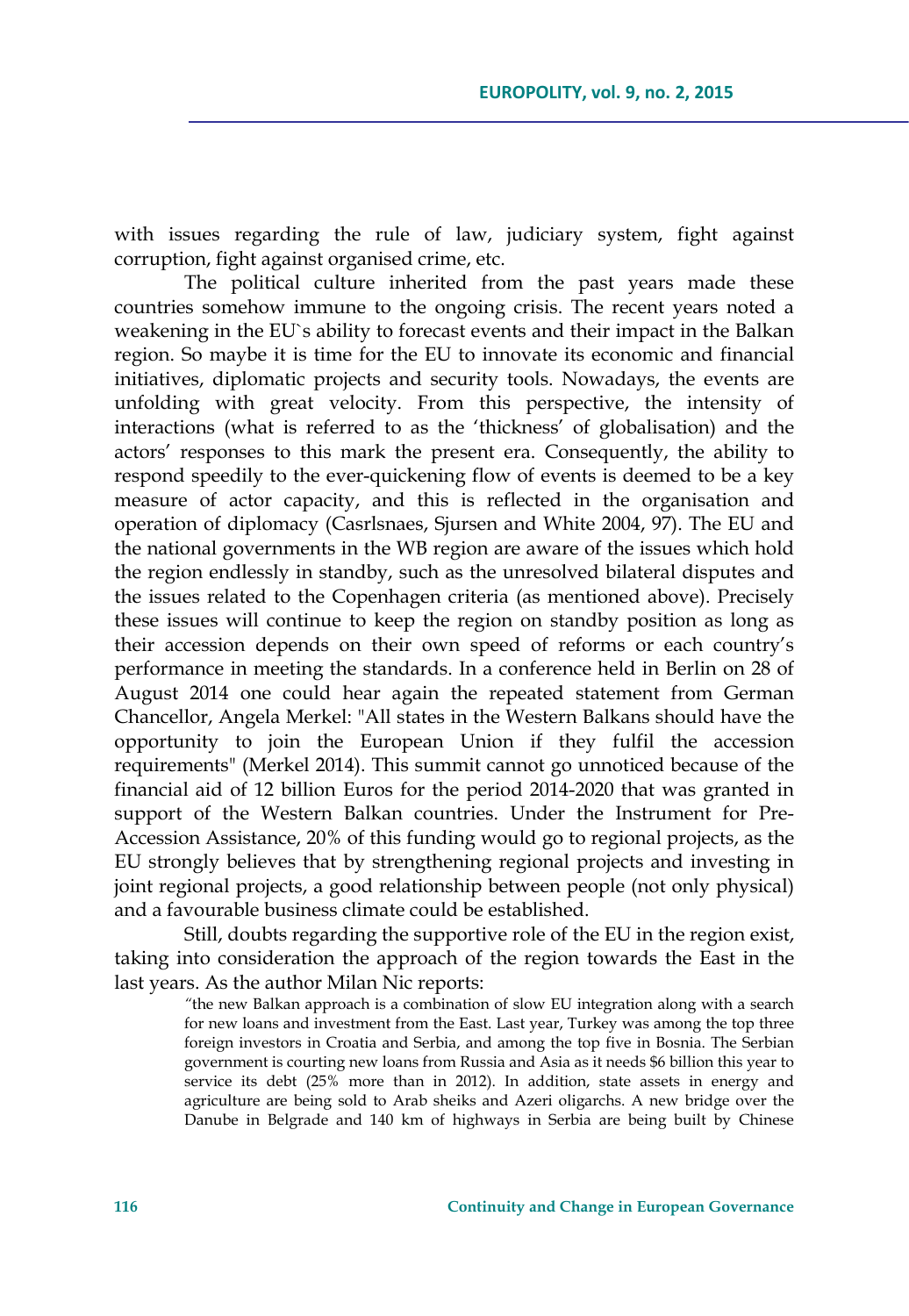companies. Such diversification of investment partnerships, now common across the region, reflects larger shifts in the global economy, but also shows a degree of desperation. In any case, it will make the EU a less dominant partner than before" (Nič 2013).

Considering all of the above, one can understand that there is no time to impose any other added criteria or any more conditions to the Balkan countries. The situation urges for joint action and more efforts on the ground in order to reach a common future, as in the Balkans there is already a predominance of non-European partners especially in the business domain. As Nye argues, transnational investment creates new interests and complicates coalition-making in world politics (Nye 1990, 161). This prompts countries to change their interests towards other actors or potential partners. If this shift towards other actors continues to increase, then it might become a loss for the European credibility and the role of the EU in the region, which can lead to further geopolitical shifts.

## **4. THE MECHANISMS OF PUBLIC DIPLOMACY IN THE WESTERN BALKANS AS A LEVERAGE SYSTEM TO MITIGATE CONFLICT AND ENHANCE COOPERATION**

Soft power has been at the core of EU security and foreign policy as a tool to promote its normative values and European standards that attract countries towards the integration process. As Portela (2007, 9) notes, soft power was not a concept "tailor-made" for the EU, unlike 'civilian power' and 'normative power' (Nielsen 2013, 726)<sup>1</sup>. Soft power is the ability to affect others to obtain the outcomes one wants through attraction rather than coercion or payment (Nye Jr. 2008, 94). Literally, the EU accession process itself is a kind of normative power to draw countries towards full accession. For analytical reasons, a short explanation on the difference between the concepts of soft power and normative power is required since this last section of the article focuses on the kind of power that the EU has exerted in the WB and on what needs to be done internally in the region in the framework of soft power, more

<sup>1</sup> Still, the EU's historical narrative of peaceful integration between previously warring states is a significant source of soft power – and one for which it received the Nobel Peace Prize in 2012 (Nielsen 2013, 729).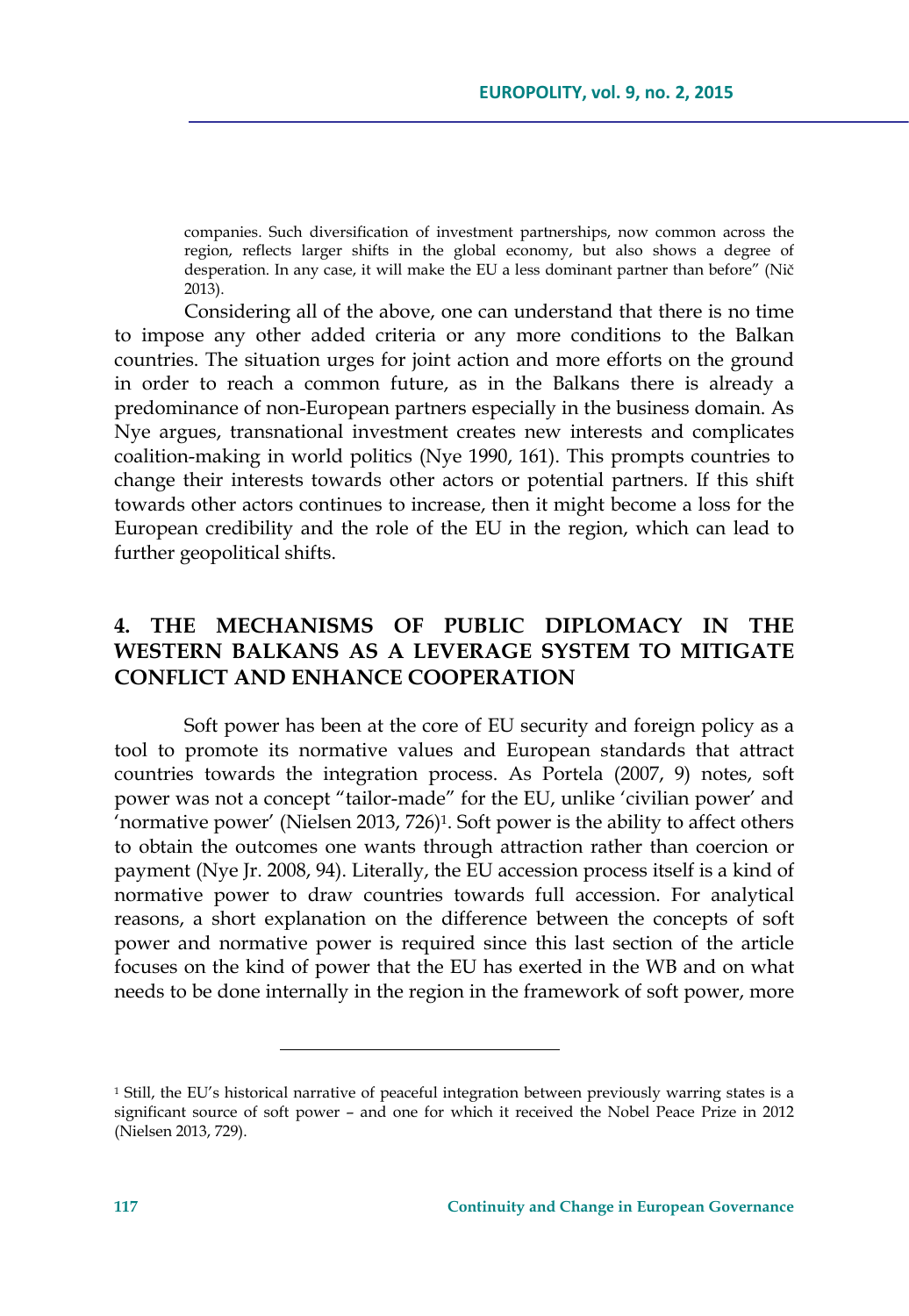specifically the public diplomacy instruments<sup>1</sup> able to shape and strengthen regional cooperation,

Soft power is not contrasting normative power2. But, when examining the WB countries in particular, the emphasis falls on "five core norms of peace, liberty, democracy, rule of law and human rights from the basis of normative power, set by the EU as criteria for membership" (Barkl 2013, 19); that is why the difference needs to be specified. Furthermore, "these norms are supplemented by the norms of social progress, anti-discrimination, sustainable development and good governance" (Barkl 2013, 19). On the contrary, soft power norms in general are not so much defined, unlike in the case of EU normative power. "Soft power is a descriptive, rather than a normative, concept" (Nye 2011, 81) and its norms might differ depending on each actor`s application of soft power, more specifically what norms or values an actor wants to assert and promote in relation or in cooperation with other actors and contexts. In the case of WB countries, the EU wanted for them to undertake reforms through applying its own to a certain extent, but has showed not to be efficient enough to pull the Balkan countries towards acquiring EU membership. If we examine the relationship between the EU and the Western Balkans since the 1990s, "the EU failed dismally in first preventing and subsequently ending the wars in the former Yugoslavia in the 1990s, eventually needing the USA and NATO to do the heavy lifting. Such failures did little at the time to bolster the EU's soft power or credibility as a regional

 $1$  In international politics, the resources that produce soft power arise in large part from the values an organization or country express in its culture, in the examples it sets by its internal practices and policies and in the way it handles its relations with others. Public diplomacy is an instrument that the government uses to mobilize these resources to communicate with and attract the publics of other countries, rather than merely their governments (Nye Jr. 2008, 95).

<sup>2</sup> Both normative power and soft power theory shift the focus of power from traditional power such as military might and economic clout, to alternative forms of power such as changing norms and altering perceptions of power. Joseph Nye defined soft power as the ability to get what you want through attraction rather than coercion or payments and as a power arising from the attractiveness of a country`s culture political ideas and policies. Soft power is about getting other to want what you want, it co-opts people rather than coercing them (Nye 2004).

Ian Manners defines normative power as such: "It is the ability to shape or change what passes for normal in International relation and which will undoubtedly have utilitarian social moral and narrative dimensions to it, just as it will undoubtedly be disputed (Manners 2001). Normative power is located in a discussion of "the power over opinion", idée force or ideological power (JCMS 2002; Barkl 2013).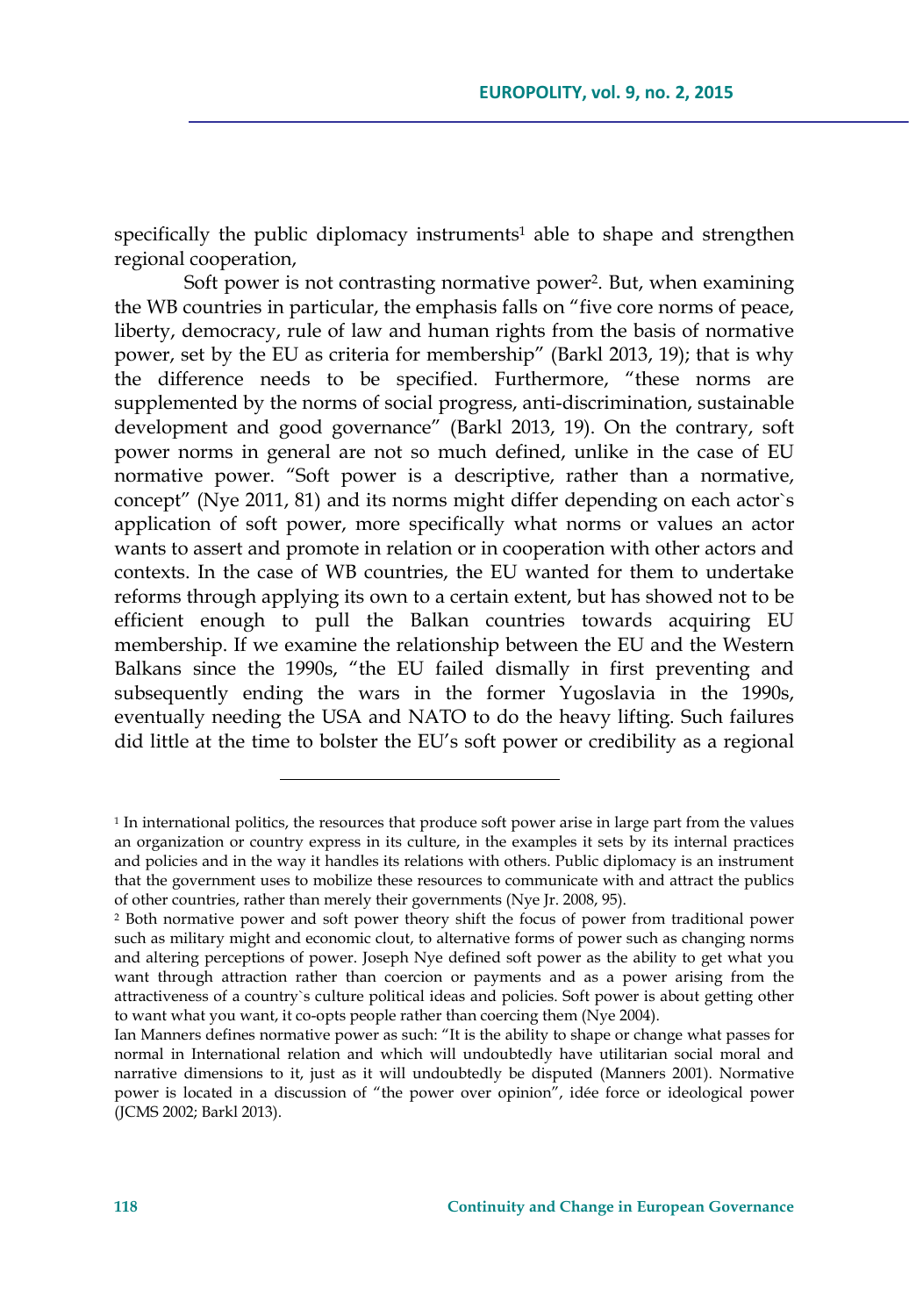pacifier. Its image has only gradually recovered through long and patient efforts at post-conflict stabilization, through peacekeeping and support for nation building processes, backed by the promise of eventual membership for all Balkan countries (Nielsen 2013, 731). Despite the fact that WB countries are now in the process of reaching EU membership (except Croatia), the criteria set by the EU are based on conditionality or a "standardized EU enlargement formula" which is argued to be "not functioning in the case of WB" (Troncotă 2014, 164). Although "the EU is a good model for Western Balkans countries and it can give good examples in terms of democracy, tolerance, integration and juridical aspects" (Beshku 2013, 57), the norms and criteria set by the EU to influence WB countries' behaviours and reforms and to set a good role model to follow are still facing hardships in the implementation process. As the WB countries are still lagging behind on the domestic front, but also at a regional level as a block, they "could be surprised to see that for the next term the EU Commission will not "favour" the WB anymore and concentrate on other issues from its neighbourhood" (Troncotӑ 2014, 163).

 The major challenge that these countries have been facing as a block is their own lack of cooperation. In this regard "it is very important for the European Union to set off a more pragmatic and decisive foreign policy towards the WB territory, which has been a venue of ethnic and never-ending conflicts" (Beshku, 2013, 56). There have been some programs for regional cooperation, mostly in order to familiarize the Balkan countries with the EU. A policy of good neighbourly relations is of major importance not only for the region but also for the EU, as the latter itself functions on the basis of member states' cooperation and shared values. In a Communication from the Commission to the European Parliament and the Council called "The Western Balkans: Enhancing the European perspective", the EU Commission highlighted the initiatives it had launched in order to intensify relations and promote cooperation with the Balkan countries, such as: people-to-people contacts; familiarizing people with the EU, visa dialogues, more scholarships for students from the Western Balkans, participation in Community programs and agencies; other activities in the areas of science and research, education, culture, youth and media; cross-border cooperation; good governance; cooperation in the area of justice, freedom and security; Parliamentary cooperation; trade integration – Central European Free Trade Agreement (CEFTA); Economic and social development, etc. (EU Commission COM127 2008, 8-20).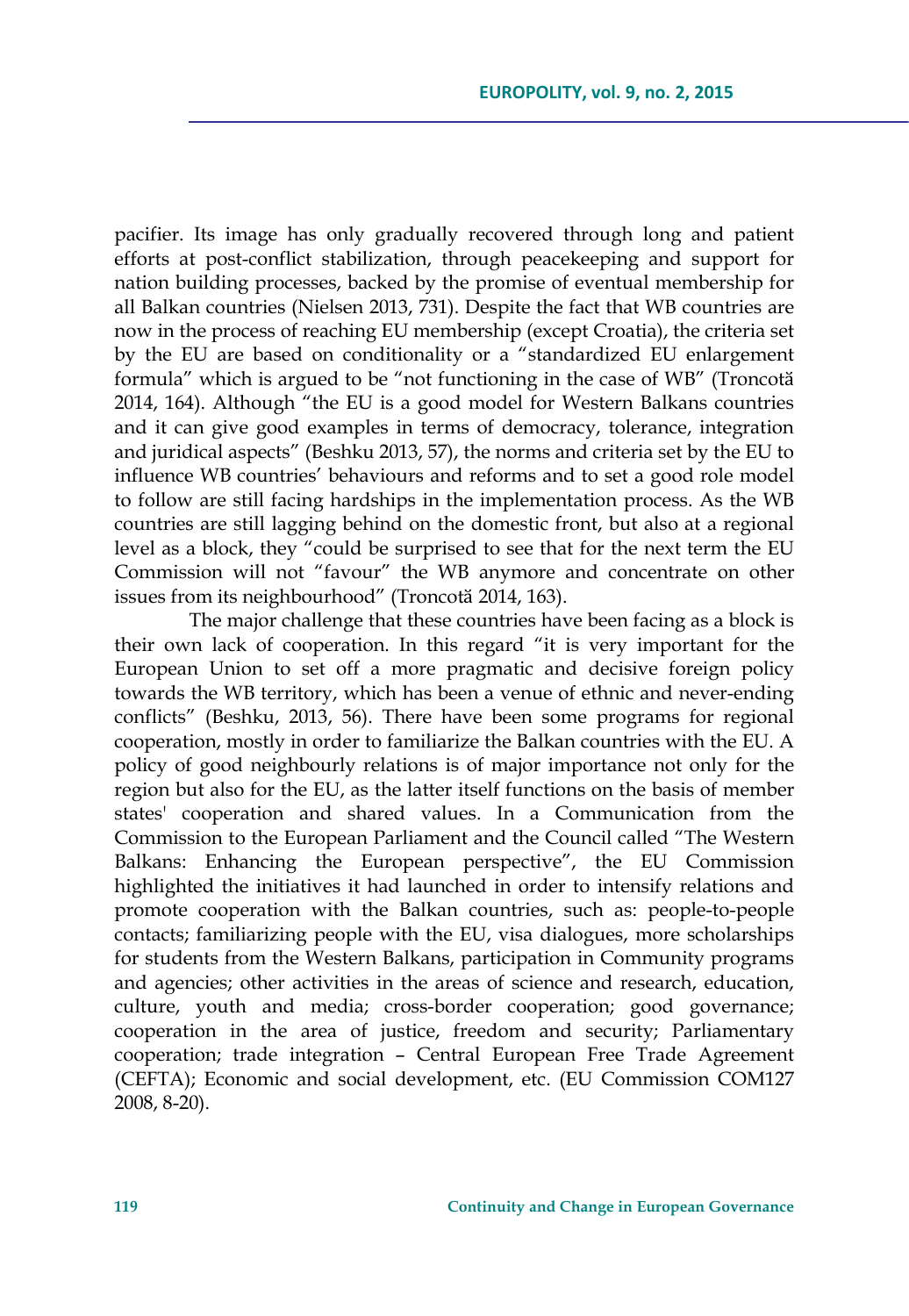Another attempt by the EU to bring these countries towards integration and make them cooperate with each other has been implemented in the field of infrastructure investment by building networks like railways, highways, but also energy networks. This initiative was launched at the Summit of the Balkan countries in Berlin in August 2014, as mentioned above. These programs are designed to build bridges between the countries in the region and to bring them closer to the EU in a coherent way, but the reconciliation process is another issue. Obviously, these countries have a common destination which is EU integration, but approaching them in such a way as to defuse conflicts, and increase cooperation among them requires a more concrete foreign policy from the EU and from the Balkan countries among themselves. Since the "new Commission might not only put aside, but also further slowdown enlargement" in the framework of Junker`s policy "of taking a break" from enlargement" (Troncotă 2014, 170), the Balkan states could launch some reconciliation campaigns through public diplomacy (PD). The challenge is up for the political leaders of each country, their foreign ministries, diplomatic missions and diplomatic institutions, but to some extent the EU could help with incentives, "since the international projection of the EU relies heavily upon the promotion of the 'domestic' Union as exemplar – 'you too could be like us" (Duke 2013, 3).

PD campaigns generally focus on power over public opinion, in this context, cooperation between political elites to coordinate statements and political discourses that are in favour of integration by leaving behind nationalistic appeals in favour of mutual cooperation and taking a greater importance since they have a common goal which is EU membership. It is time for these countries to adopt new trends in public diplomacy, formulate foreign policies in favour of youth exchange and mobility of people, and enhance cooperation in different fields (in the first visit of Serbian Prime Minister Aleksander Vučić to Tirana, the leaders of Serbia and Albania set an example of the political stance to be followed from now on in favour of EU integration and of good relations and cooperation among countries that have experienced bitter pasts). Statements or messages conveyed by political leaders now take a much broader dimension, so the importance of communication and attracting "the publics of other countries" (Nye Jr. 2008, 95) through proper mechanisms is important in order to produce "the soft power" that the WB region needs in this case. The EU's part should reside in constantly monitoring and assisting not only the political process and progress made on reforms by individual countries but also the political environment at the regional level. Regional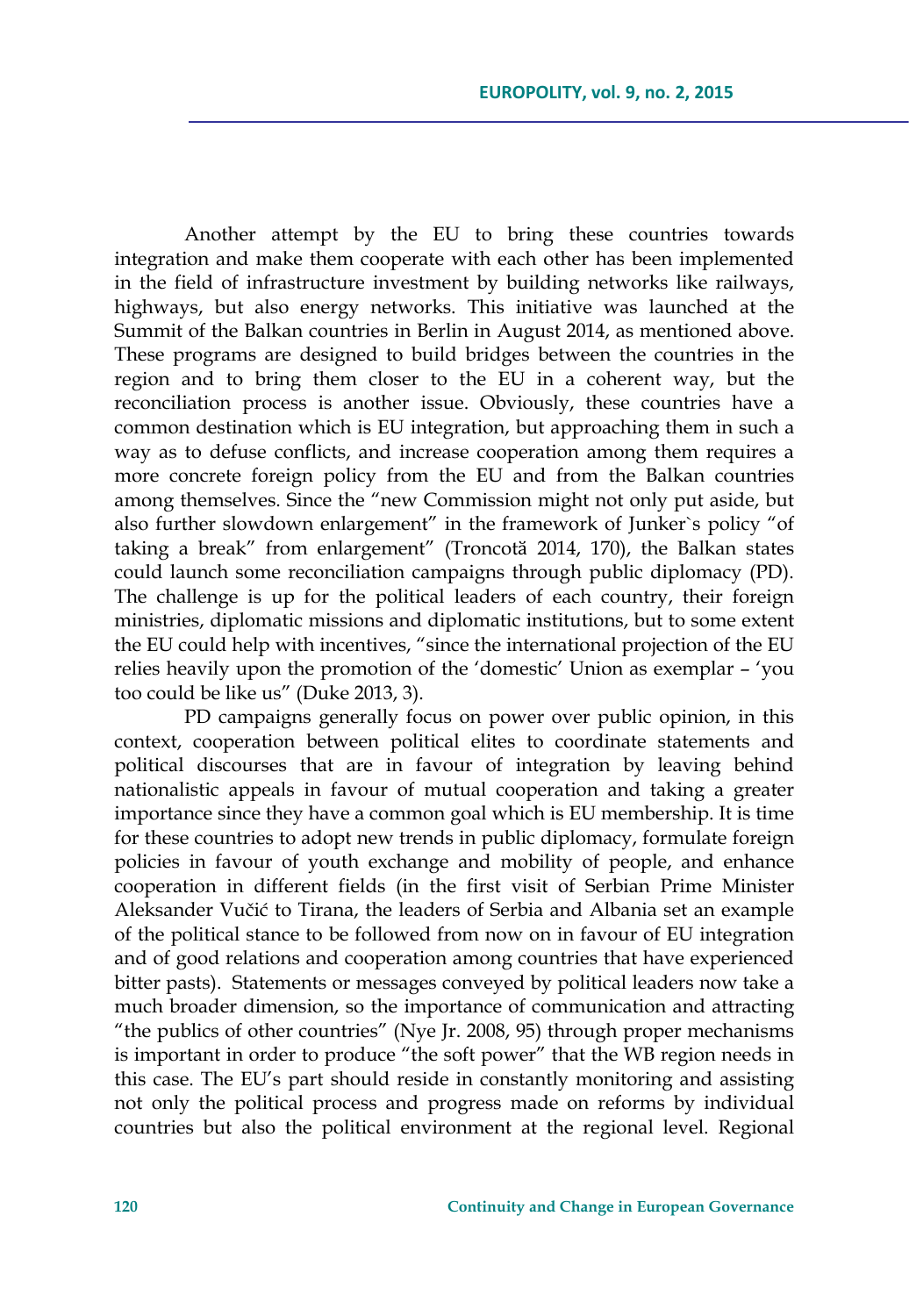cooperation is one of the essential features in the EU soft power, "but one of the complicating factors when considering the EU's public diplomacy is that, historically, it has been directed primarily inward", when "beyond the EU, public diplomacy is more normally directed to foreign publics and conducted abroad" (Duke 2013, 2-3). Considering this fact, from the WB countries' point of view, the expectations should be low in waiting for incentives from the EU regarding the launch of PD trends in the region. The EU support in this regard might be helpful, but the turning point or change in the beginning should happen from within. The Balkan region has great potential and resources to use in favour of cooperation. "In terms of resources, soft power resources are the assets that produce such attraction" (Nye Jr. 2008, 95). The cultural and historical values could play an attractive role if they would be fairly promoted by political elites, by the respective foreign and diplomatic missions and multimedia technologies. The WB could elaborate more on the importance of public diplomacy in order to help the region in a near future setting its goals in this kind of policies and mark a watershed moment of cooperation and integration among them.

The aims of public diplomacy cannot be achieved if they are believed to be inconsistent with a country`s foreign policy or military actions (Melissen 2005, 7). Therefore, building proper strategies of foreign policy in the service of promoting common values is essential not only for the purpose of connecting these countries and their people more with each other but also for the purpose of promoting their image outside the region. Despite public diplomacy policies that now the foreign ministries of the Balkan countries develop in the service of their own countries, coordinated public diplomacy policies could be developed also in favour of common regional goals which are cooperation, integration and good neighbourly relations, in favour of knowing each other better. The impetus of these countries to embrace public diplomacy must be truly linked to the integration motif among themselves and then further into the Euro-Atlantic structures. It is because of this reason that joint projects on public diplomacy might be very fruitful and show some results in the future. An incremental cooperative relationship between the EU and WB countries to find the right instruments that are required to promote the WB region and encourage them to undertake more reforms would be of major importance, in order to diminish the region`s risk of being left on the sidelines due to their crises and internal transitions.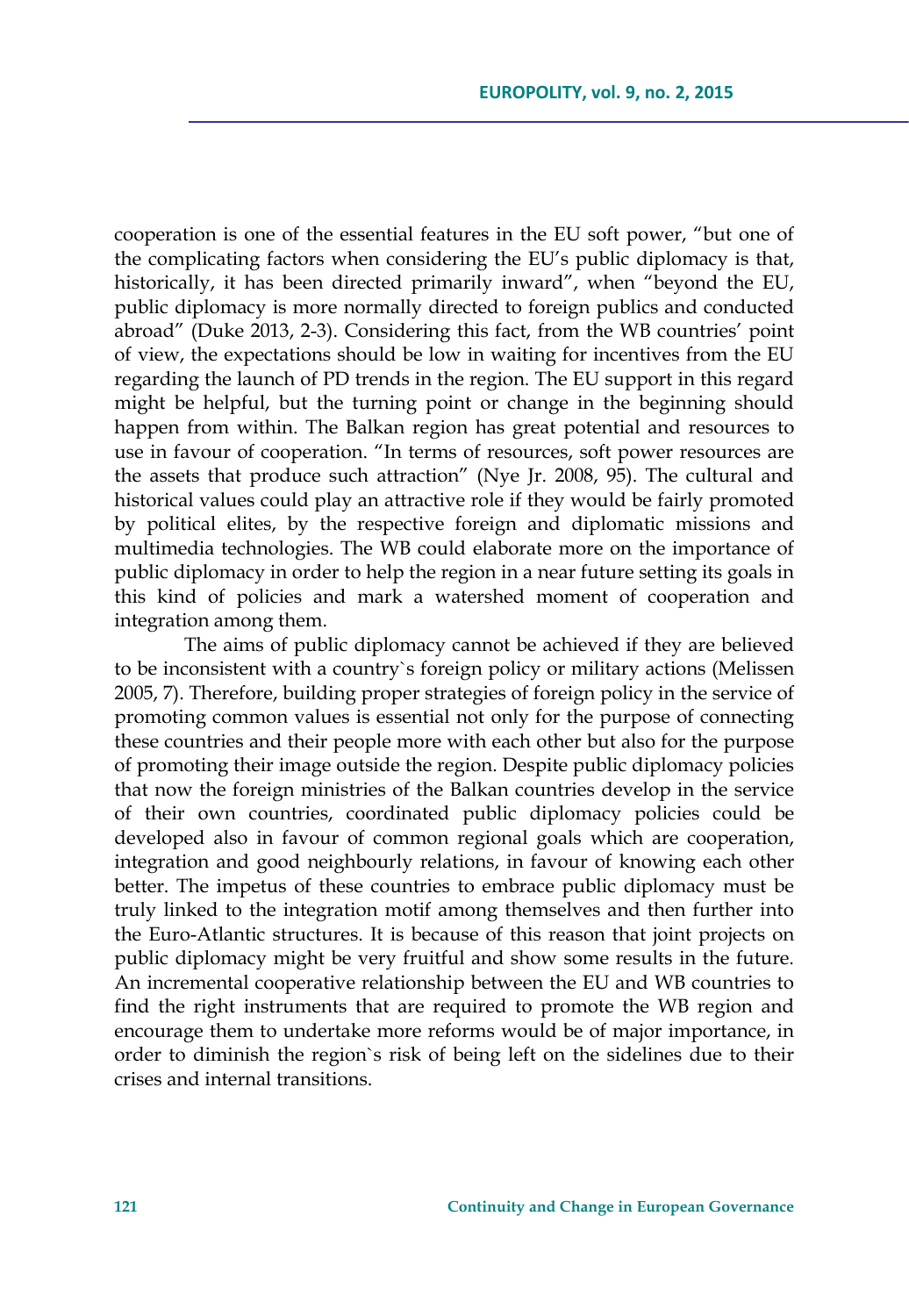## **5. CONCLUSIONS AND RECOMMENDATIONS**

#### *Conclusions*

Today, more than 20 years after of the fall of communism and the breakup of Yugoslavia in the WB region, Europe finally needs to assume a greater role in pulling these countries within the EU, as their people still look towards the West and hope for full membership of the EU. It is time for the EU to make some reviews in its Balkan policy for many reasons.

1. The Balkans has always been a vital part of Europe, and although recently the region has been set aside at its periphery, it is still an indispensable part of the European history and constitutes the origins of European civilization.

2. The EU should be more active and present in the Balkans with economic investments and European regional projects. Indeed, the EU has been and still is a very significant donor in the Balkans, but the many deficiencies inherited throughout the years and the quicksand of corruption in these countries have been difficult to overcome by EU investments so far. The WB, likewise Europe after World War II, have been in need of a "Marshall Plan"-type of initiative since the 90s. Some analysts believe that the financial aid of 12 billion euro foreseen for a six year-period is something similar to a "Marshall Plan", but if it is so, it is a bit late. For all the reasons mentioned above, the EU should make some adjustments in its role as a leadership factor in the WB.

3. Public diplomacy mechanisms should finally be implemented in the WB as part of a regional initiative that should happen from within, considering its crucial importance and the benefits it may provide in the reconciliation process and for the better external promotion of these countries.

### *Recommendations*

The WB states should dedicate significant attention and efforts to joint initiatives to promote and support public diplomacy programs and projects. The EU could give assistance with sponsorship and financial aid for joint regional programs in this sector.

1. These countries should find the proper mechanisms to promote events in the field of culture, art, history and also sport. Some other activities might also be: folk festivals, various fairs in touristic seasons; scientific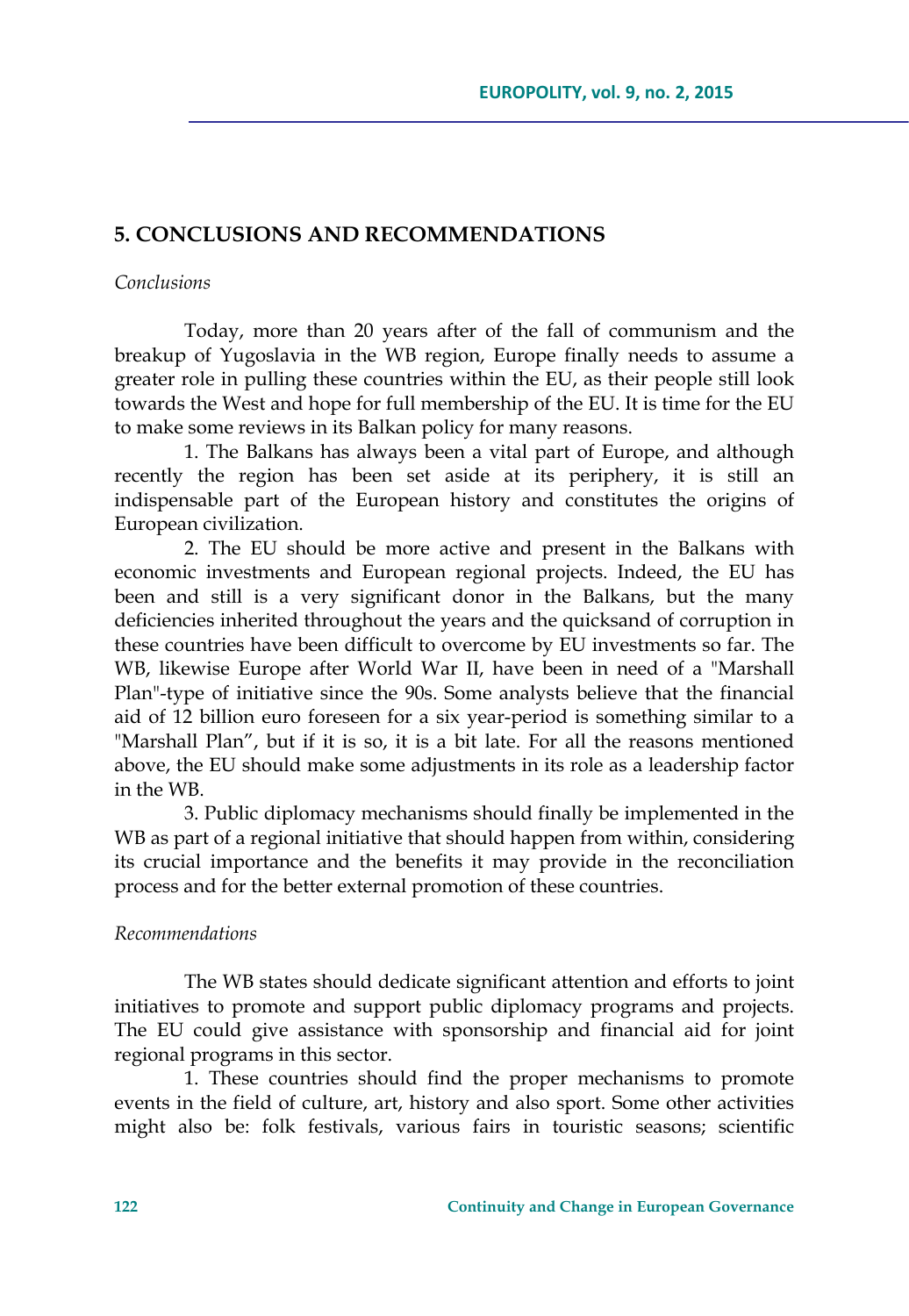conferences for historical events, where the Balkans acted united, etc. These projects should be designed to attract the targeted audience not only in the Balkans but also beyond, and may help furthermore to foster exchanges, soften relations and create a good climate within the region of WB.

2. The cooperative spirit to co-ordinate movements and actions, to move in the same pace, should not only focus on the political field, in particular regarding Chapter 23 and 24 of the EU *acquis*, but also on other levels. It is important to strengthen links not only for political dialogue but also to further advance in a continuous engagement regarding media outreach and internet programs. The multimedia tools and instruments are necessary to launch and promote common values, traditions and culture. Starting from the national levels, PD sectors or bodies should coordinate commitments and moves regarding strategic communication for the messages that could impact and enhance the reconciliation process.

3. *"*Cultural diplomacy is the linchpin of public diplomacy" (Advisory Committee on cultural diplomacy 2005, 1). "The definition used by Milton C. Cummings, describes cultural diplomacy: the exchange of ideas, information, values, systems, traditions, beliefs, and other aspects of culture, with the intention of fostering mutual understanding", for no matter how convinced we may ourselves be about the superiority of our values, practices and achievements, we must still approach others with an open mind and a readiness to engage with everyone on equal terms" (Tuomioja 2009, 4). Cultural diplomacy could play a very supportive role for the reconciliation process in the Western Balkan countries. There are several initiatives that could be developed in this regard, like for instance:

a) Common Values Initiative (Sharing the same values): The development of strategies and initiatives in the spirit of common values, beliefs, tradition and ideas exchanges would help the people of Balkan countries to get closer and get to know each other better. People of Balkan countries are used to refer to each other as "us" versus "them" (Itano 2007) but they are very similar to each other since they share a common history, tradition and culture. Television campaigns, advertisements, websites, newspapers, magazine, history books could be further explored as opportunities to illustrate and inform about the common history events, the style of living and common features that people of these countries express in their daily lives.

b) Promoting Balkan tours and developing regional tourism: Developing the regional tourism sector would contribute not only to the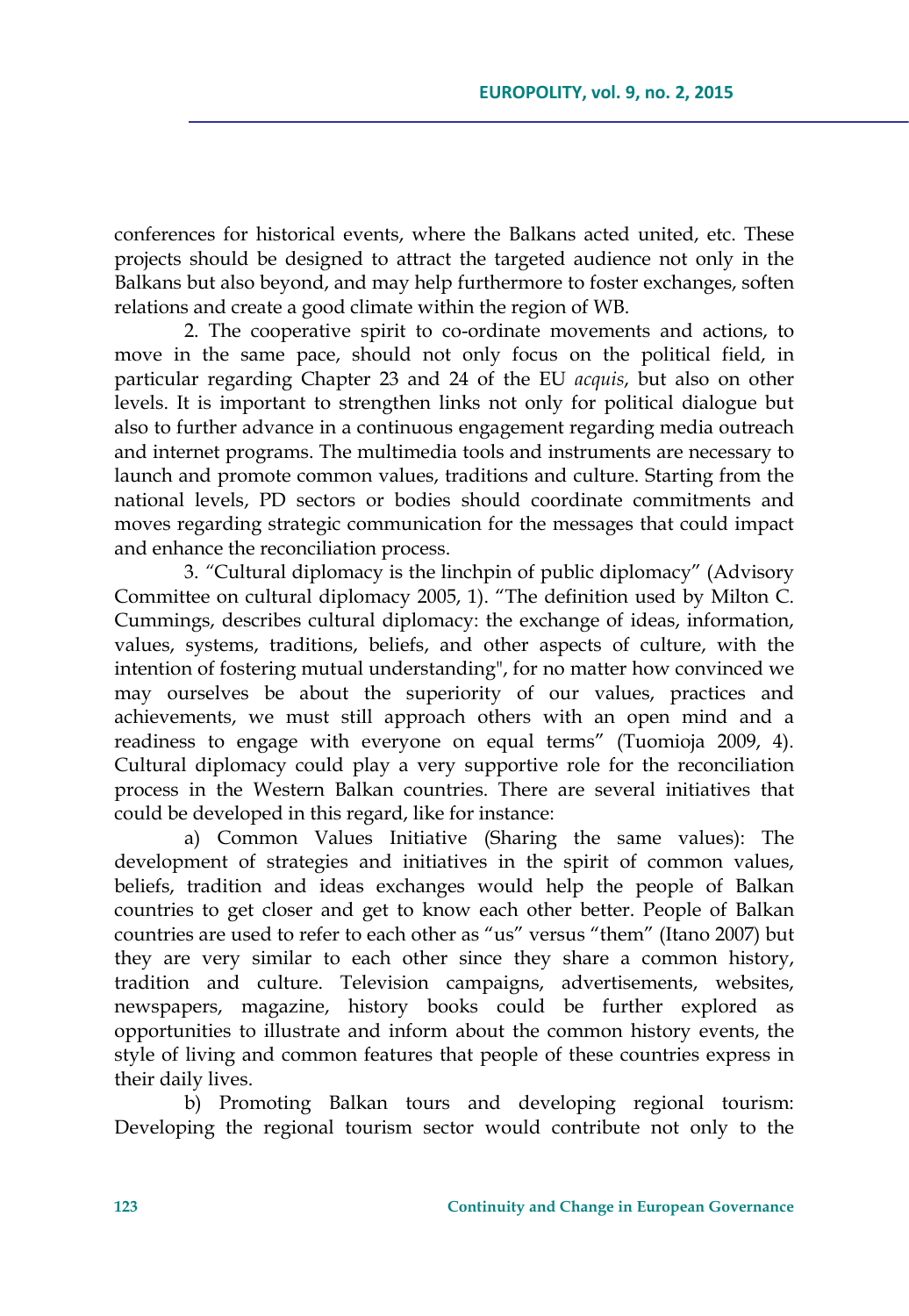economic growth of a country but also to regional development. Building the necessary infrastructure to interconnect the WB countries is necessary for the development of tourism. Some infrastructure projects were launched in the Vienna Western Balkans Summit on August 27. These projects will have a great impact on the development and interconnection of the region. "Among the so-called 'pre-identified' projects are the highway from Nis in Serbia to the Albanian coastal city of Durres through to the Kosovo capital of Pristina and the highway from Croatia to the Greek border via Montenegro and Albania. The construction of these two highways will increase trade exchanges in the Western Balkan region and promote tourism among these countries" (CC Law Office 2015). Developing regional tourism through the necessary infrastructure will help exchange tourism tours, promote values and cultures of the Balkan countries, and bring their people closer.

c) Educational projects and joint history projects: There was a joint history project by CDRSSE<sup>1</sup> initiated "in 1999, in an effort to change the way history is taught in schools across the Balkans. The founders are historians, diplomats and philanthropists. Today, the JHP is the gold standard in multiperspective history teaching. The programme is therefore centred on education, on providing history-teaching materials for teachers that convey multiple perspectives of the same events, and on ensuring that these materials be used across the region. "Internationally, the History Workbooks have become effective advocacy tools for further raising awareness and putting on the EU policy agenda the importance of multi-perspective history teaching in promoting reconciliation," the USAID report stated. "It is critical that the JHP work continue in order to sustain achievements and impacts, especially in the current context of nationalism that still exists in the region" (CDRSEE 1999). Continuous joint history projects should be developed for the purpose of mitigating conflict and enhancing mutual understanding between Balkan people. Other educational projects could be launched and developed in order to approach the reconciliation process with an open mind, and to construct a common regional future and community based on so many similarities but also differences.

<sup>1</sup> CDRSEE is a Centre for democracy and reconciliation in Southeast Europe aiming to foster democratic pluralist and peaceful societies since 1998. The JHP is the original CDRSSE program that not only aims to revise ethnocentric school history lessons, but also encourages critical thinking and debate, celebrates diversity and recognizes shared suffering and achievements (CDRSEE 1999).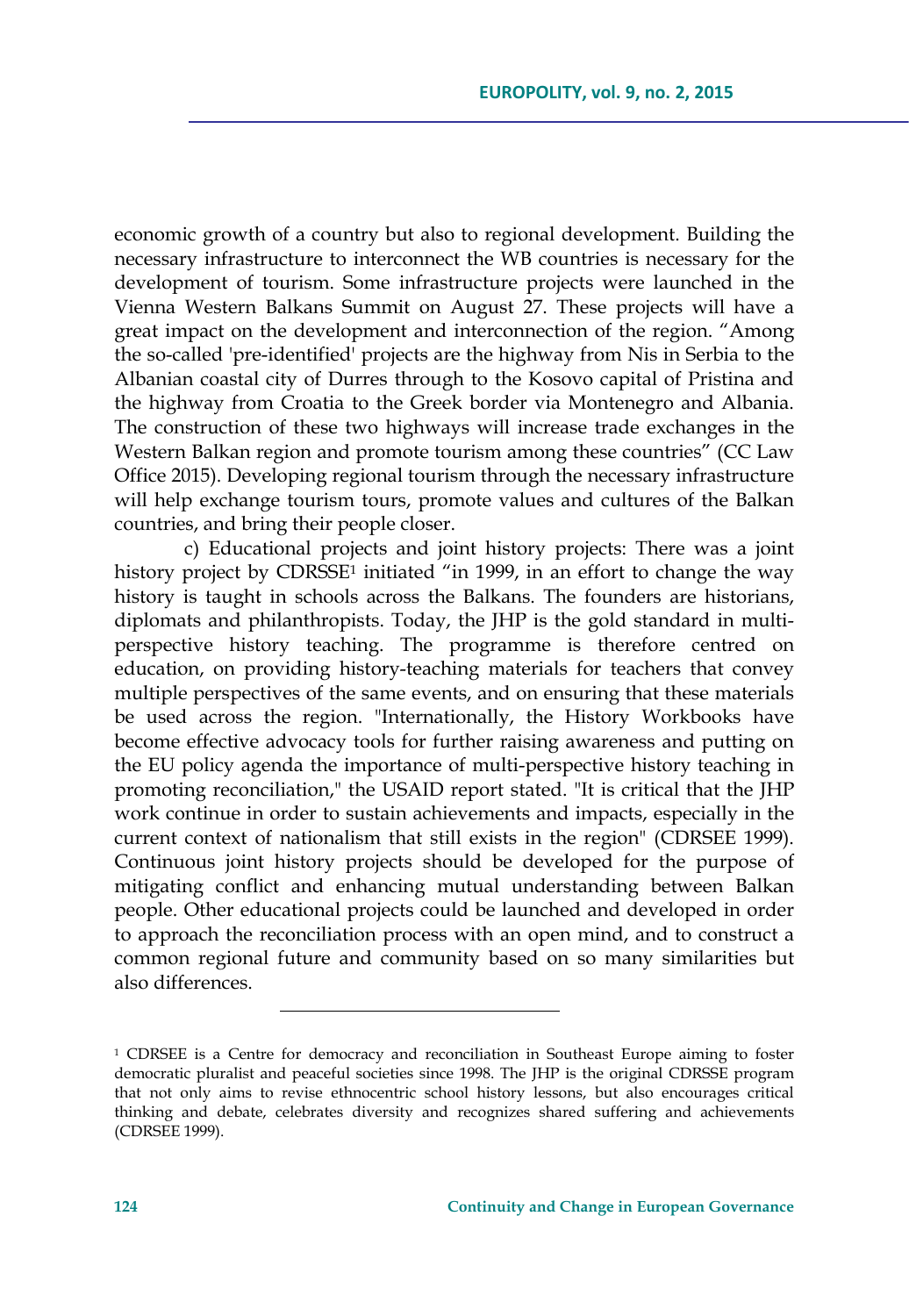d) Other programmes and initiatives could be developed in the field of student and academic staff exchanges between Universities in the WB countries. There is a joint mobility programme called Eraweb by Erasmus<sup>1</sup> offered by eight Western Balkan universities and six EU universities, but the mobility flows of students and academic staffs are targeted from the European Union countries to the partner universities in the WB, or from the eligible countries in the WB to the partner universities in the European Union. Similar initiatives or projects could be launched between Universities in the WB countries, to promote student exchange in many research fields. Building networks of youth exchange between WB countries like establishing regional organizations or other bodies would be the kind of initiatives that would contribute to the reconciliation process through youth activism and to the establishment of a tradition of regional cooperation between the young people of WB countries.

## **REFERENCES**

- Barkl, A. 2013. A theory comparison and empirical examination of Soft power China and normative power Europe in North Africa and Central Asia, Paper submitted to Central European University, Department of International Relations and European Studies. CEU eTD Collection, Hungary, Budapest.
- Beshku, K. 2013. Albanian and the Western Balkans in the European Context; At the beginning of 1990s: How did the normative power of the European Community/Union affect them, Cambridge Scholars Publishing.
- Caka F., Dr. Zajmi I, Bishaj A. 2012. Aderimi I vendeve të Ballkanit perëndimor në Bashkimin Europian: Një vështrim i shkurtër krahasues i kritereve të zgjerimit, Politikja (Revistë Shkencore), West-print.
- Carlsnaes, W., Sjursen H. and White B. 2004. Contemporary European Foreign Policy, Sage Publishers.
- CC Law office (Admin) 2015, EU will fund infrastructure projects for Albania and Western Balkans, http://www.cclaw.al/.
- CDRSEE. 1999. Joint history Project, http://cdrsee.org/projects/jhp.

<sup>1</sup> Erasmus Western Mundus Balkans is a project offered by eight Western Balkan universities and six EU universities. Students and members of the faculty will benefit from the opportunity to study, teach and research abroad. The emphasis of ERAWEB is on research in medicine and health sciences.